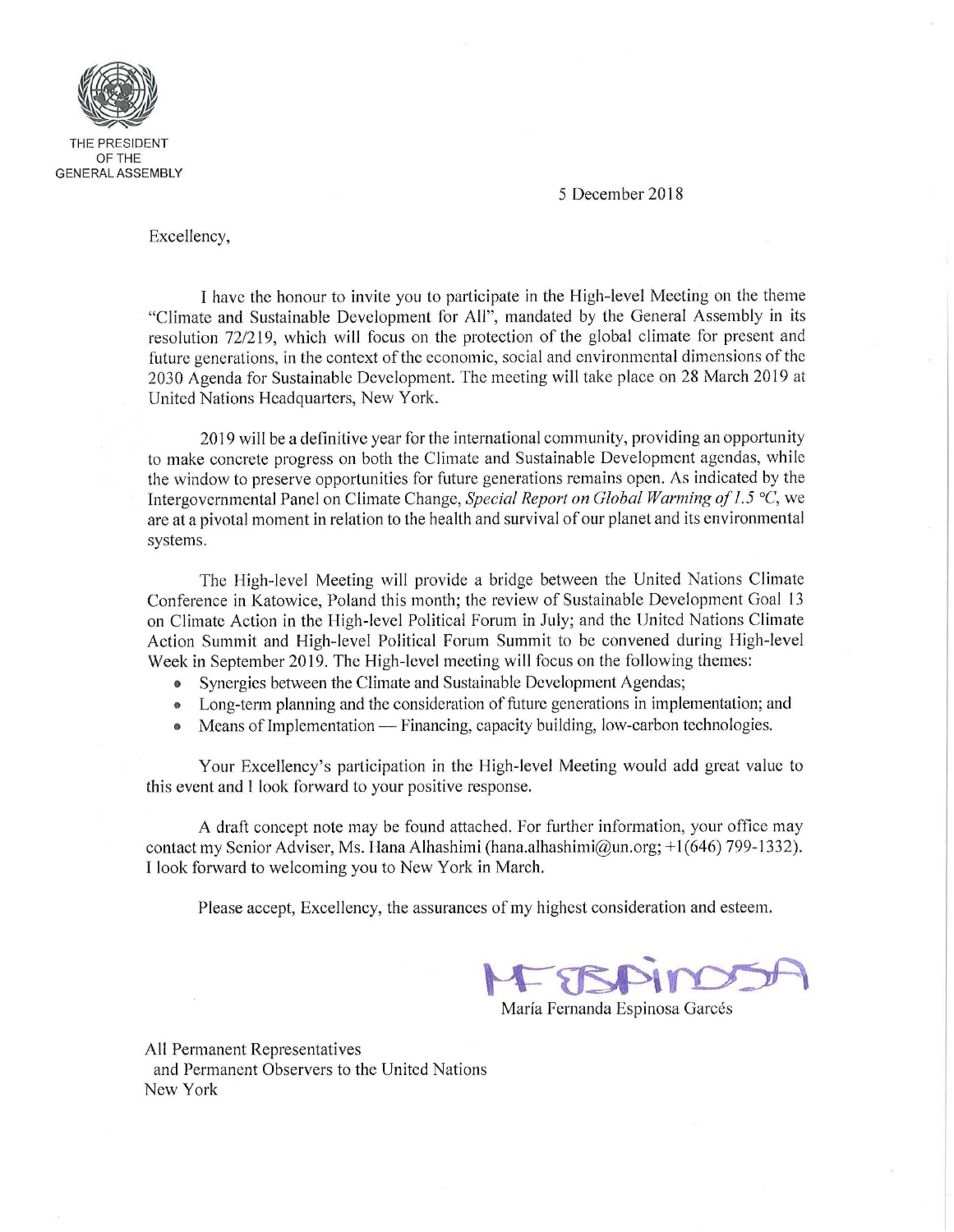4 December 2018



# CLIMATE PROTECTION FOR ALL:

High Level Meeting on the Protection of the Global Climate for Present & Future Generations of Humankind in the Context of the Economic, Social and Environmental Dimensions of the 2030 Agenda for Sustainable Development

### 28 March 2019, United Nations Headquarters, New York

## Background and Context

Climate Change and Sustainable Development were the most commonly referenced topic during the general debate of the 73<sup>rd</sup> session of the UN General Assembly in September 2018. Of the 146 Member States that raised both issues, many cited the global climate as the defining challenge of this era. This reflects the nature of climate change as a cross-cutting and immediate threat to the achievement of the Sustainable Development Goals and to the survival and wellbeing of island nations and coastal communities.

Climate Change is, moreover, increasingly a direct burden on Member States, with estimated annual adaptation costs of \$500 billion USD, including in the poorest countries. In 2017 alone, natural disasters cost the United States \$306 billion, and Dominica lost five years-worth of infrastructure investment in a matter of hours. The IPCC recently released figures estimate that we may hit the 1.5 degree threshold within the current generation, unless immediate action is taken, while the United Nations Environment Programme Emissions Gap Report estimates that five times the level of current commitments are needed to reach the 1.5 ambition.

Yet climate change can be an opportunity for systemic change to ensure resilient, productive, and healthy environment for present and future generations. Climate Action is inherently linked to the productivity of our economies, the health and wellbeing of our societies and all people, and the preservation of the environment both in the present and the future.

As per UNGA Resolution A/RES/72/219, the President of the General Assembly will convene a High-Level Meeting on the issue of the protection of the global climate for present and future generations of humankind in the context of the economic, social and environmental dimensions of the 2030 Agenda for Sustainable Development. This High-Level Meeting will take an intergenerational approach in highlighting synergies between climate and broader sustainable development goals, both in terms of threats to current and future generations and opportunities arising from climate action. It will focus on means of implementation to build on the outcome of the United Nations Climate Conference in Katowice (COP24), and raise ambition in commitments in preparation for the review of SDG13: Climate Action at the High-Level Political Forum in July 2019, as well as the HLPF Summit and the United Nations Climate Summit in September 2019.